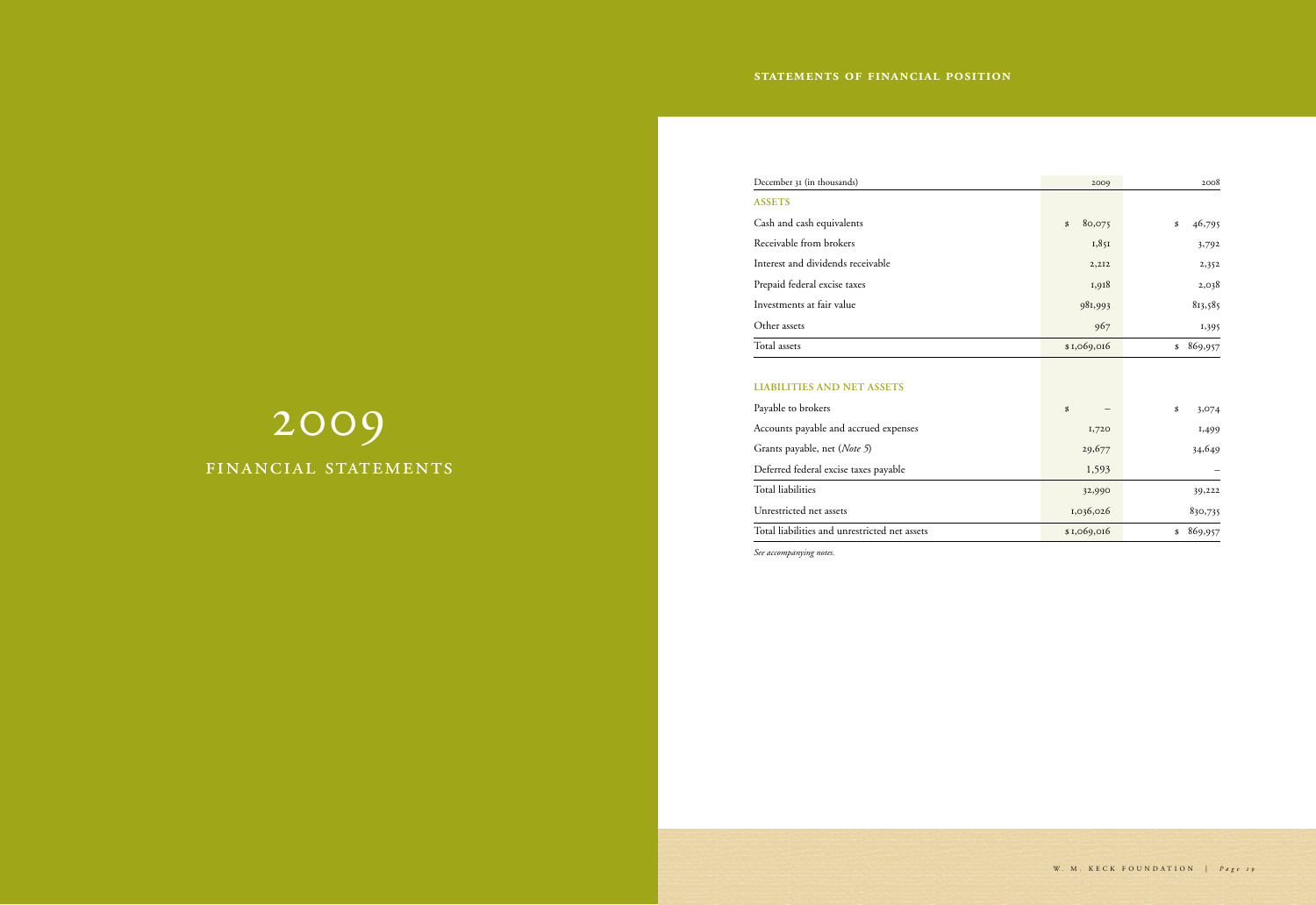Year Ended December 31 (in thousands) 2009 2008 **Operating activities** Change in unrestricted net assets Adjustments to reconcile change in unrestricted net assets to net cash used in operating activities: Depreciation and amortization Accretion of bond discounts Other income from stock received for class action settlements Net realized losses on investments Change in net unrealized (gains) and losses on investments Changes in operating assets and liabilities: Receivable from brokers Interest and dividends receivable Other assets Prepaid federal excise taxes Payable to brokers Accounts payable and accrued expenses Deferred federal excise taxes payable Grants payable Net cash used in operating activities

#### **Investing activities**

Purchase of investments

Proceeds on disposition of investments and return of capital

Acquisition of fixed assets

Net cash provided by investing activities

Net increase (decrease) in cash and cash equivalents

Cash and cash equivalents, beginning of year

Cash and cash equivalents, end of year

## **supplemental disclosure**

Taxes paid during the year

*See accompanying notes.*

| ∠∪∪              | 2009          |  |
|------------------|---------------|--|
| (645, 913)<br>\$ | \$<br>205,291 |  |
| 367              | 436           |  |
| (252)            | (615)         |  |
| (109)            |               |  |
| 8,093            | 93,095        |  |
| 603,435          | (330,754)     |  |
| (857)            | 1,941         |  |
| 896              | 140           |  |
|                  | (4)           |  |
| (1,686)          | <b>I20</b>    |  |
| (2,392)          | (3,074)       |  |
| (415)            | 22I           |  |
| (6,875)          | 1,593         |  |
| (6,215)          | (4,972)       |  |
| (51, 923)        | (36, 582)     |  |
| (774, 221)       | (321,572)     |  |
| 814,980          | 391,438       |  |
| (471)            | (4)           |  |
| 40,288           | 69,862        |  |
| (11, 635)        | 33,280        |  |
| 58,430           | 46,795        |  |
| 46,795<br>\$     | 80,075<br>\$  |  |
|                  |               |  |
| 1,880            |               |  |

*Page 20* | W. M. KECK FOUNDATION | *Page 21* 

| Year Ended December 31 (in thousands)                    | 2009          | 2008             |
|----------------------------------------------------------|---------------|------------------|
| <b>REVENUE</b>                                           |               |                  |
| Interest                                                 | 10,383<br>\$  | 10,758<br>\$     |
| Dividends                                                | 6,187         | 12,284           |
| Other income                                             | 3,132         | 2,384            |
|                                                          | 19,702        | 25,426           |
| Realized and unrealized gains and losses on investments: |               |                  |
| Net realized losses                                      | (93,095)      | (8,093)          |
| Change in net unrealized gains and (losses)              | 330,754       | (603, 435)       |
|                                                          | 237,659<br>\$ | (611, 528)<br>\$ |
| Total revenues and net realized and unrealized gains     |               |                  |
| and (losses) on investments                              | 257,361       | (586, 102)       |
| <b>EXPENSES</b>                                          |               |                  |
| Grants                                                   | 40,9II<br>\$  | 53,116<br>\$     |
| Management and general services                          | 5,923         | 6,743            |
| Investment management fees                               | 3,509         | 5,811            |
| Federal excise tax provision (benefit)                   | 1,713         | (6,682)          |
| Foreign tax withheld                                     | I4            | 823              |
| Total expenses                                           | \$<br>52,070  | 59,811<br>\$     |
|                                                          |               |                  |
| Change in unrestricted net assets                        | 205,291       | (645, 913)       |
| Unrestricted net assets, beginning of year               | 830,735       | 1,476,648        |
| Unrestricted net assets, end of year                     | \$1,036,026   | 830,735<br>\$    |

*See accompanying notes.*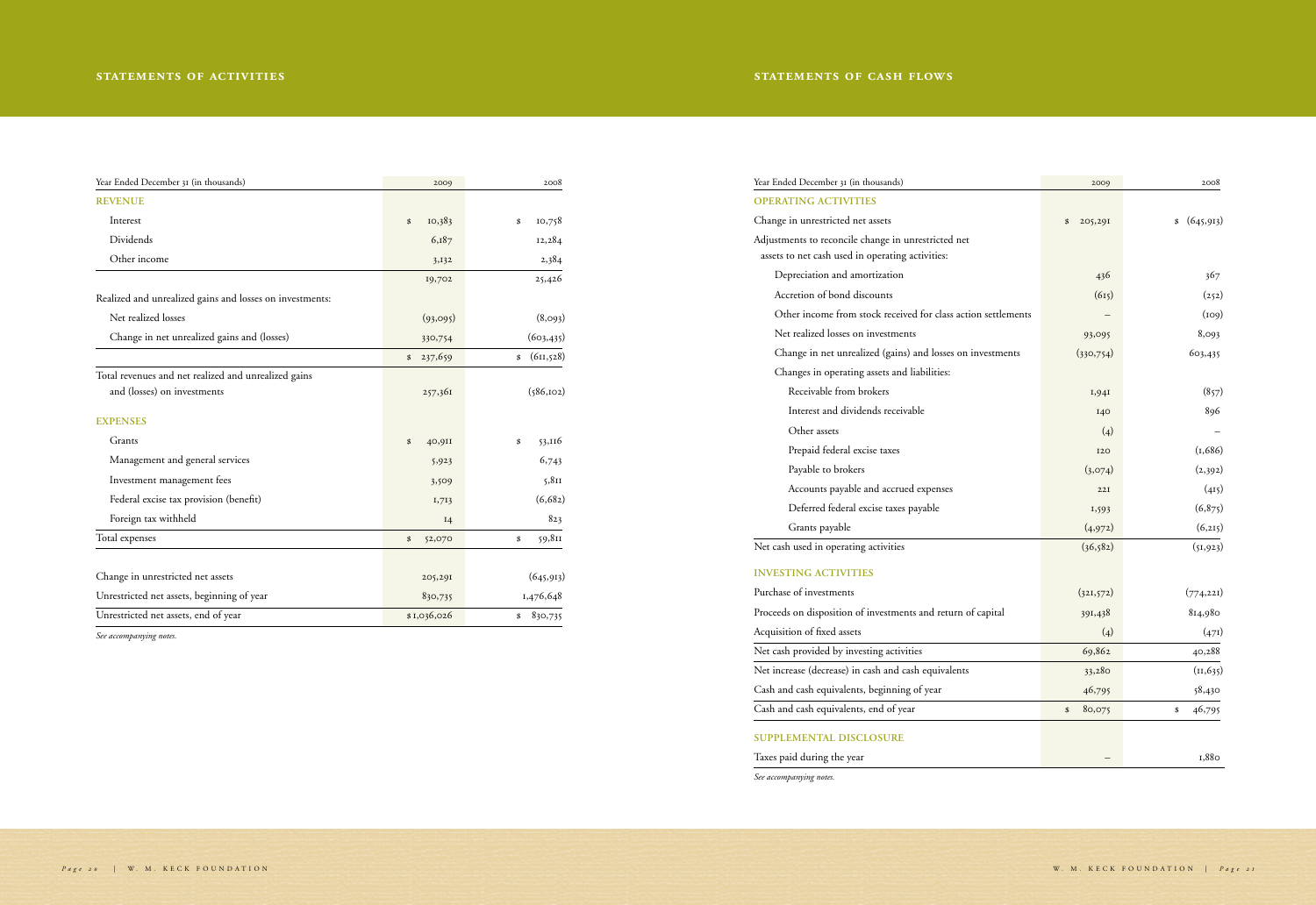#### **1. Organization**

#### **Formation and Goals of the Foundation**

The W. M. Keck Foundation (the Foundation) was incorporated in the state of Delaware on January 20, 1959, as a not-for-profit charitable corporation. The Foundation's goals are principally to identify and support university and college research and education programs in the areas of science, engineering and medicine. In addition, the Foundation gives some consideration to promoting liberal arts education and, in Southern California only, to supporting community services, health care, precollegiate education and the arts. Operations are funded by the Foundation's returns on its investment portfolio.

## **2. Summary of Significant Accounting Policies**

#### **Use of Estimates**

The preparation of financial statements in conformity with accounting principles generally accepted in the United States requires management to make estimates and assumptions that affect the reported amounts of assets and liabilities and disclosure of contingent assets and liabilities at the date of the financial statements and the reported amounts of revenues and expenses during the reporting period. Actual results could differ from those estimates.

#### **Contributions Received and Grant Payments Made**

In accordance with accounting standards for not-for-profit entities, unconditional grant payments are recognized as an expense in the period in which they are approved. If these grants are to be paid over a period exceeding one year, they are recorded at the net present value of the future cash payments, using an applicable Treasury Bill rate. Grants, which are conditional upon a future and uncertain event, are expensed when these conditions are met or expected to be met in the subsequent year. A conditional promise to give is considered unconditional if the possibility that the condition will not be met is remote.

#### **Cash and Cash Equivalents**

Cash and cash equivalents are defined as liquid investments with remaining maturities of three months or less at purchase.

#### **Investments**

Investments in equity securities with readily determinable fair values and all investments in debt securities are measured at fair value in the statements of financial position. Purchases and sales of securities are recorded on the trade date. Dividend income is recorded based upon the ex-dividend date. Interest income is recorded as earned on an accrual basis. Realized gains and losses are recorded upon disposition of securities based on the specific identification method. The allocation of cost to a sale, where part of a holding is disposed of, assumes that the highest-priced items are sold first. Unrealized gains and losses are included in the statements of activities and represent the net change in fair value for investments held at the end of the year.

Alternative investments primarily include limited partnerships which are accounted for under the equity method. Their recorded value is based on net asset values reported by the fund managers, which approximates the estimated fair value of the underlying investment holdings. In the absence of market price quotations, the fair value of the investments is determined by the general partner. Investments for which exchange quotations are not readily available are valued at the latest bid price obtained from one or more dealers making a market for such securities or at estimated fair values as determined in good faith by the general partner. Investments for which exchange quotations are not readily available may include specific classes or series of an issuer's equity or debt securities. The methods and procedures to value these investments may include, but are not limited to: (1) performing comparisons with prices of comparable or similar securities, (2) obtaining valuation-related information from issuers, and/or (3) other analytical data relating to the investment and using other available indications of value. However, because of the inherent uncertainty of valuation, the estimated fair values for the aforementioned securities and interests may differ from the values that would have been used had a ready market for the investments existed, and the differences could be material.

#### **Fixed Assets**

Fixed assets are carried at cost, less accumulated depreciation and are included in other assets in the statements of financial position. Depreciation is computed on the straight-line method over the estimated useful life of each type of asset or the term of the related lease, whichever is shorter. The depreciable lives for leasehold improvements are ten years and the lives for furniture and equipment are five years.

#### **Fair Value Measurement**

The Foundation applies the principals of the accounting standard, *Fair Value Measurements and Disclosures*, for all financial assets and liabilities that are recognized or disclosed at fair value in the financial statements. This standard defines fair value, establishes a consistent framework for measuring fair value, and expands disclosure for each major asset and liability category measured at fair value on either a recurring or nonrecurring basis. The Standard clarifies that fair value is an exit price, representing the amount that would be received to sell an asset or paid to transfer a liability in an orderly transaction between market participants. As such, fair value is a market-based measurement that should be determined based on assumptions that market participants would use in pricing an asset or liability. As a basis for considering such assumptions, the Foundation establishes a three-level fair value hierarchy, which prioritizes the inputs used in measuring fair value as follows:

Level 1 – Assets that have readily observable prices (quoted prices in active markets accessible at the measurement date for assets). The fair value hierarchy gives the highest priority to Level 1 inputs.

Level 2 – Assets that are based on quoted prices for similar instruments in active markets, quoted prices for identical or similar instruments in markets that are not active, and model-based valuation techniques for which all significant assumptions are observable in the market or can be corroborated by observable market data for substantially the full term of the assets or liabilities. Financial assets and liabilities in this category generally include asset-backed securities, corporate bonds and loans, municipal bonds, forward contracts, future contracts, interest and credit swap agreements, options and interest rate swaps.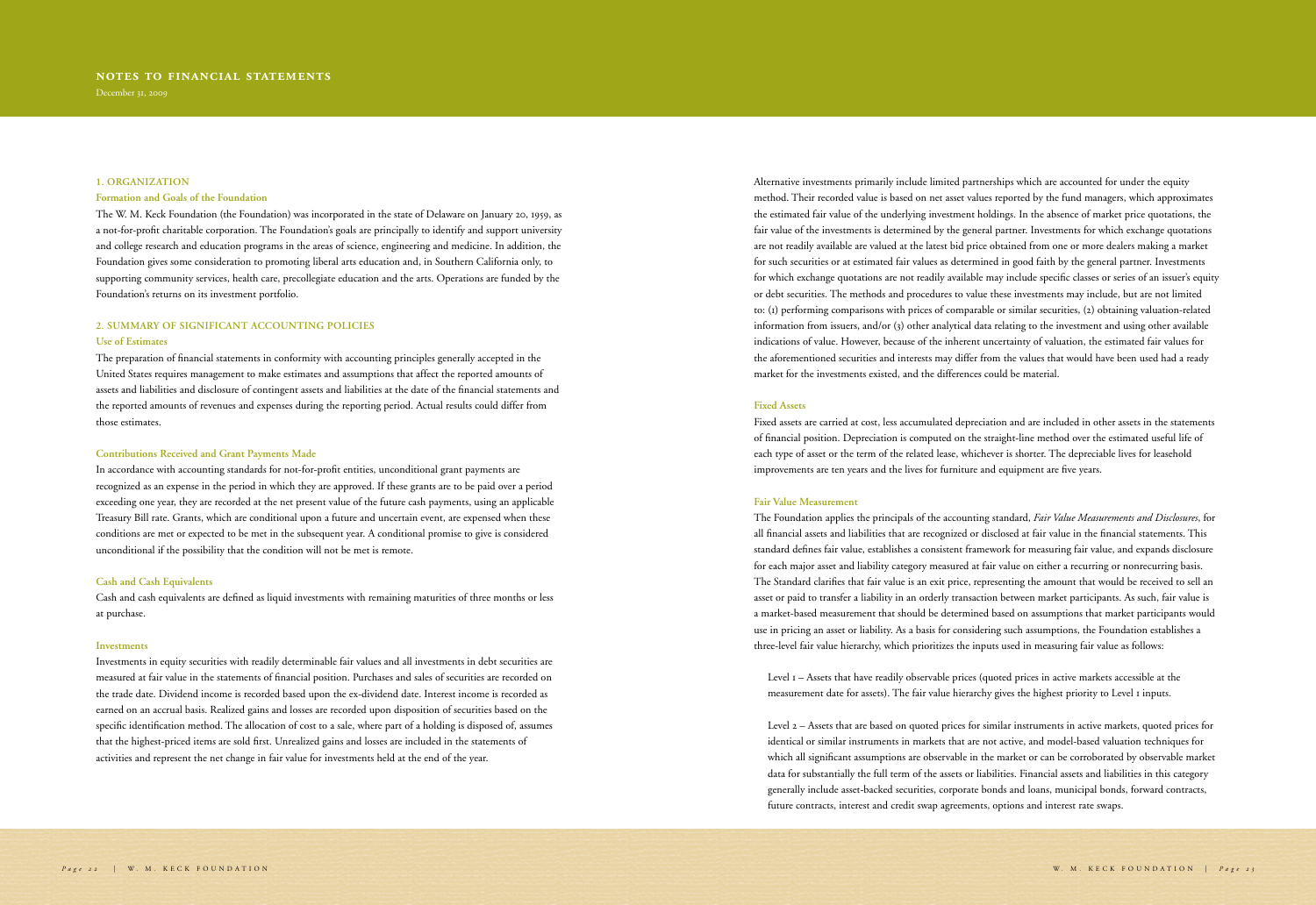Level 3 – Assets whose fair value cannot be determined by using observable measures, and can only be calculated using estimates or risk-adjusted value ranges, when little or no market data is available. The inputs into the determination of fair value require management's judgment or estimation of assumptions that market participants would use in pricing the assets or liabilities. The fair values are therefore determined using factors that involve considerable judgment and interpretations, including, but not limited to, private and public comparables, third-party appraisals, discounted cash flow models, and fund manager estimates. The fair value hierarchy gives lowest priority to Level 3 inputs.

Assets and liabilities measured at fair value are based on one or more of three valuation techniques noted in the tables below:

- (a) *Market approach.* Prices and other relevant information generated by market transactions involving identical or comparable assets or liabilities.
- (b)*Cost approach.* Amount that would be required to replace the service capacity of an asset (replacement cost).
- (c) *Income approach.* Techniques to convert future amounts to a single present amount based on market expectations (including present value techniques, option-pricing and excess earnings models).

The Foundation's assets measured at fair value on a recurring basis at December 31, 2009, were as follows (in thousands):

|                                                  | December 31, 2009<br>Level 2<br>Level 1<br>Level $\frac{1}{3}$ |           |    | Valuation<br>Technique<br>(a, b, c) |   |
|--------------------------------------------------|----------------------------------------------------------------|-----------|----|-------------------------------------|---|
| Assets:                                          |                                                                |           |    |                                     |   |
| Marketable equity securities                     | \$358,546                                                      | \$        | \$ | $\overline{\phantom{0}}$            | a |
| Mutual funds                                     | 78,647                                                         |           |    |                                     | a |
| Debt securities - U.S. Treasury                  | 4,556                                                          |           |    |                                     | a |
| Debt securities - corporate, municipal and other |                                                                | 134,578   |    |                                     | a |
| Total                                            | \$44I,749                                                      | \$134,578 | \$ |                                     |   |

The Foundation's assets measured at fair value on a recurring basis at December 31, 2008, were as follows (in thousands):

|                                                  | Level 1   | December 31, 2008<br>Level 2 | Level 3 | Valuation<br>Technique<br>(a, b, c) |
|--------------------------------------------------|-----------|------------------------------|---------|-------------------------------------|
| Assets:                                          |           |                              |         |                                     |
| Marketable equity securities                     | \$341,088 | \$                           | \$      | a                                   |
| Mutual funds                                     | 91,449    |                              |         | a                                   |
| Debt securities - U.S. Treasury                  | 4,682     |                              |         | a                                   |
| Debt securities - corporate, municipal and other |           | 121,561                      |         | a                                   |
| Total                                            | \$437,219 | \$121,561                    | \$      |                                     |

## **New Accounting Standards**

Effective July 1, 2009, the Financial Accounting Standards Board (FASB) Accounting Standards Codification (ASC or Codification) became the authoritative source of GAAP. All existing FASB accounting standards and guidance were superseded by the ASC. Instead of issuing new accounting standards in the form of statements, staff positions and Emerging Issues Task Force abstracts, the FASB now issues Accounting Standard Updates that update the Codification. The Codification does not result in any change in the Foundation's accounting policies.

In 2009, the Foundation adopted a new accounting standard which establishes general standards of accounting for and disclosure of events that occur after the balance sheet date but before financial statements are available to be issued. It requires the disclosure of the date through which an entity has evaluated subsequent and the basis for selecting that date, that is, whether that date represents the date the financial statements were issued or were available to be issued. The Foundation evaluated subsequent events through May 6, 2010, which is the date these financial statements were available to be issued. The adoption of this new accounting standard did not have a material effect on the financial statements of the Foundation.

On January 1, 2009, the Foundation adopted a new accounting standard regarding the accounting for uncertainty in income taxes. This standard clarifies the accounting for uncertainty in income taxes recognized in the financial statements. It also prescribes a recognition threshold and measurement attribute for the financial statement recognition and measurement of a tax position taken or expected to be taken in a tax return, among other things. The adoption of this new accounting standard did not have a material effect on the financial statements of the Foundation.

## **3. Investments**

The cost and fair value of investments are as follows (in thousands

|                                      | December 31, 2009         |               |               | December 31, 2008 |
|--------------------------------------|---------------------------|---------------|---------------|-------------------|
|                                      | Cost                      | Fair Value    | Cost          | Fair Value        |
| Common stock                         | 266,597<br>$\mathfrak{S}$ | 340,256<br>\$ | \$<br>377,479 | \$<br>322,343     |
| Corporate bonds                      | 75,892                    | 79,877        | 83,070        | 66,256            |
| Municipal bonds                      | 2,003                     | I,92I         |               |                   |
| Government bonds                     | 6,081                     | 6,077         | 6,187         | 6,341             |
| Foreign investments                  | 21,727                    | 26,455        | 34,470        | 23,917            |
| Mortgage and asset-backed securities | 41,770                    | 43,094        | 48,225        | 48,474            |
| Mutual funds                         | 94,237                    | 78,647        | 179,173       | 91,449            |
| Alternative investments*             | 394,044                   | 405,666       | 336,093       | 254,805           |
|                                      | \$<br>902,351             | 981,993<br>\$ | \$1,064,697   | 813,585<br>\$     |

\*Alternative investments are accounted for on the equity method; however, the carrying amount approximates the fair value of these investments.

| I      | ×<br>I |
|--------|--------|
| I<br>I |        |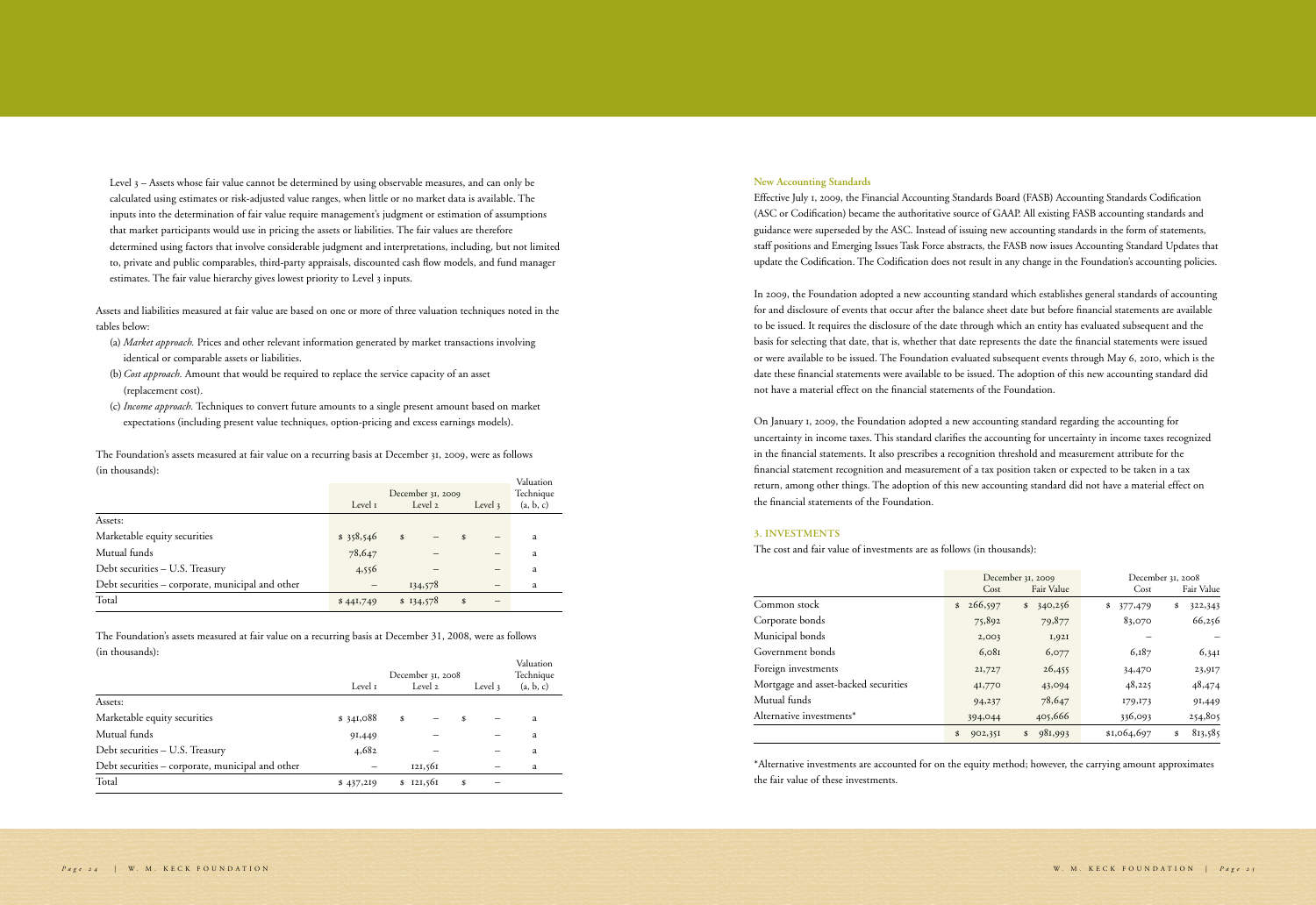The change in net unrealized gains (losses) on investments is reflected in the statements of activities and is summarized as follows (in thousands):

| Year Ended December 31                                        | 2009            | 2008         |
|---------------------------------------------------------------|-----------------|--------------|
| Net unrealized (losses) gains beginning of year               | (25I,II2)<br>\$ | 352,323      |
| Add net unrealized gains (losses) on investments for the year | 330,754         | (603, 435)   |
| Net unrealized gains (losses), end of year                    | 79,642<br>\$    | \$ (251,112) |

#### **Alternative Investments**

The Foundation qualifies as a tax-exempt organization under Section  $\text{SO}(c)(3)$  of the Internal Revenue Code and, accordingly, is not subject to federal income taxes. However, the Foundation is classified under the Internal Revenue Code (IRC) as a private foundation and, as such, is subject to a federal excise tax.

As of December 31, 2009, the Foundation has made total capital contributions (net of distributions) of \$394,075,000 to nine partnerships and four foreign corporations. The Foundation has a total future capital commitment related to five of these partnerships of \$68,332,000.

#### **4. Federal Excise Tax**

During 2009, the Foundation accrued a 1% excise tax on net investment income. Private foundations are required to distribute annually, in qualifying charitable distributions, an amount equal to approximately 5% of the average fair market value of the Foundation's assets (the minimum distribution). If the Foundation does not distribute the required minimum distribution, a one-year grace period is granted to distribute the undistributed income. If undistributed income is not distributed by the close of the following tax year, a minimum 30% penalty under IRC §4942(a) will apply. The Foundation's annual distributions were in excess of the required minimum for 2009 and 2008 to avoid the 30% penalty. Although the Foundation does have cumulative undistributed income at December 31, 2009, based on the Foundation's distribution history, the Foundation will be able to distribute the cumulative undistributed income from December 31, 2009, in 2010. Accordingly, the Foundation has not accrued for the penalty on undistributed income.

The Foundation uses the liability method for accounting for excise taxes. The federal excise tax (benefit) provision consists of the following (in thousands):

| Year Ended December 31 | 2009             | 2008    |
|------------------------|------------------|---------|
| Current                | \$<br><b>I20</b> | 193     |
| Deferred               | 1,593            | (6,875) |
|                        | \$<br>1,713      | (6,682) |

Deferred federal excise taxes have been recorded on the unrealized appreciation in fair value of investments at a tax rate of 2% in 2009 and in 2008.

## **5. Grants Payable and Conditional Grant Commitments**

Grants payable and conditional grant commitments as of December 31, 2009, are as follows (in thousands):

|                             | Unconditional | Conditional  |
|-----------------------------|---------------|--------------|
| 2010                        | \$<br>24,206  | \$<br>800    |
| 2011-2014                   | 5,615         | 36,030       |
| 2015 and thereafter         |               | 5,481        |
|                             | 29,82I        | \$<br>42,311 |
| Less present value discount | (144)         |              |
|                             | \$<br>29,677  |              |

Projected timetable and payment amounts shown above for conditional grants are estimated. Conditional grants will be recorded as an expense in the period when the conditions to the grant are met. These grants are conditioned upon other donors matching the amounts contributed by the Foundation, receipt of building permits and other regulations, and compliance with budget, timetable, and grant agreements' requirements.

Conditional grants outstanding as of December 31, 2009, consist of the following (in thousands):

| Grantee                            | Date of Original Commitment | Original Commitment | <b>Amount Outstanding</b> |
|------------------------------------|-----------------------------|---------------------|---------------------------|
| University of Southern California  | 1999                        | \$103,000           | II,000                    |
| National Academy of Sciences       | 2002                        | 40,345              | 18,286                    |
| California Institute of Technology | 2007                        | 24,000              | 12,000                    |
| Other                              | Various                     | 1,150               | 1,025                     |
|                                    |                             | \$168,495           | 42,311                    |